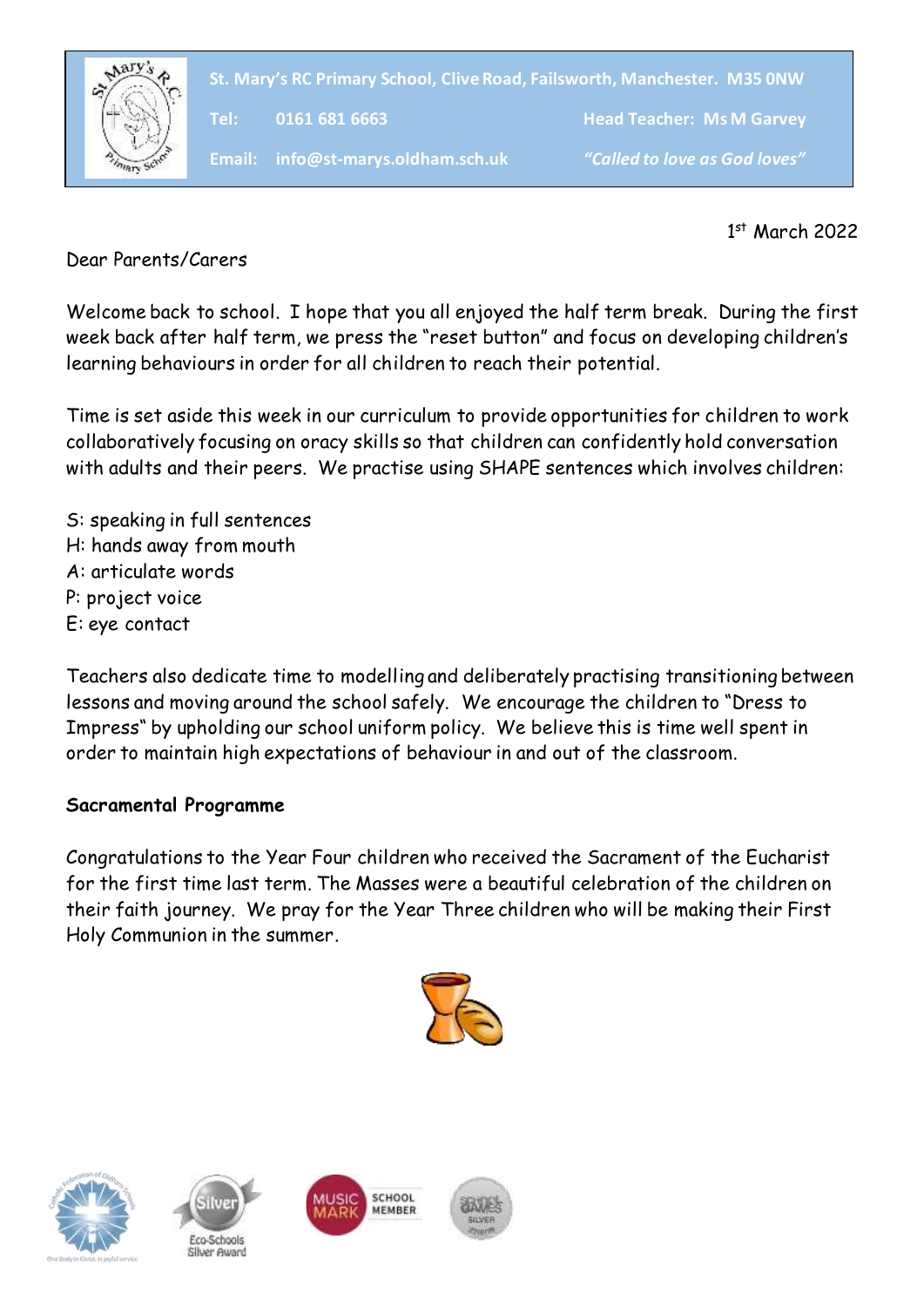### **Lent**

This week marks the season of Lent. We will be holding a service in school on Ash Wednesday when the children will receive Ashes from Father Michael.



# **COVID**

With Covid restrictions relaxing, we will be reviewing our risk assessment and are looking forward to welcoming parents back into school again this term.

## **Well Being**

Thank you to all the parents who completed the Well-Being Survey recently. We were delighted with the overwhelmingly positive response we received. Mrs O'Leary, the Well Being Lead and the Well Being Ambassadors will be looking at ways to further develop our practice based on your feedback. In the meantime, please visit the Well Being page on our website for more information.



### **School Council**

Thank you to the School Council who organised the Valentine's Day celebration raising £263.00 for school fund. This money will be used to replenish outdoor play equipment in time for the summer term. It was a lovely opportunity for the children to celebrate their loved ones and remind us of our Mission Statement.

" Called to Love as God Loves"









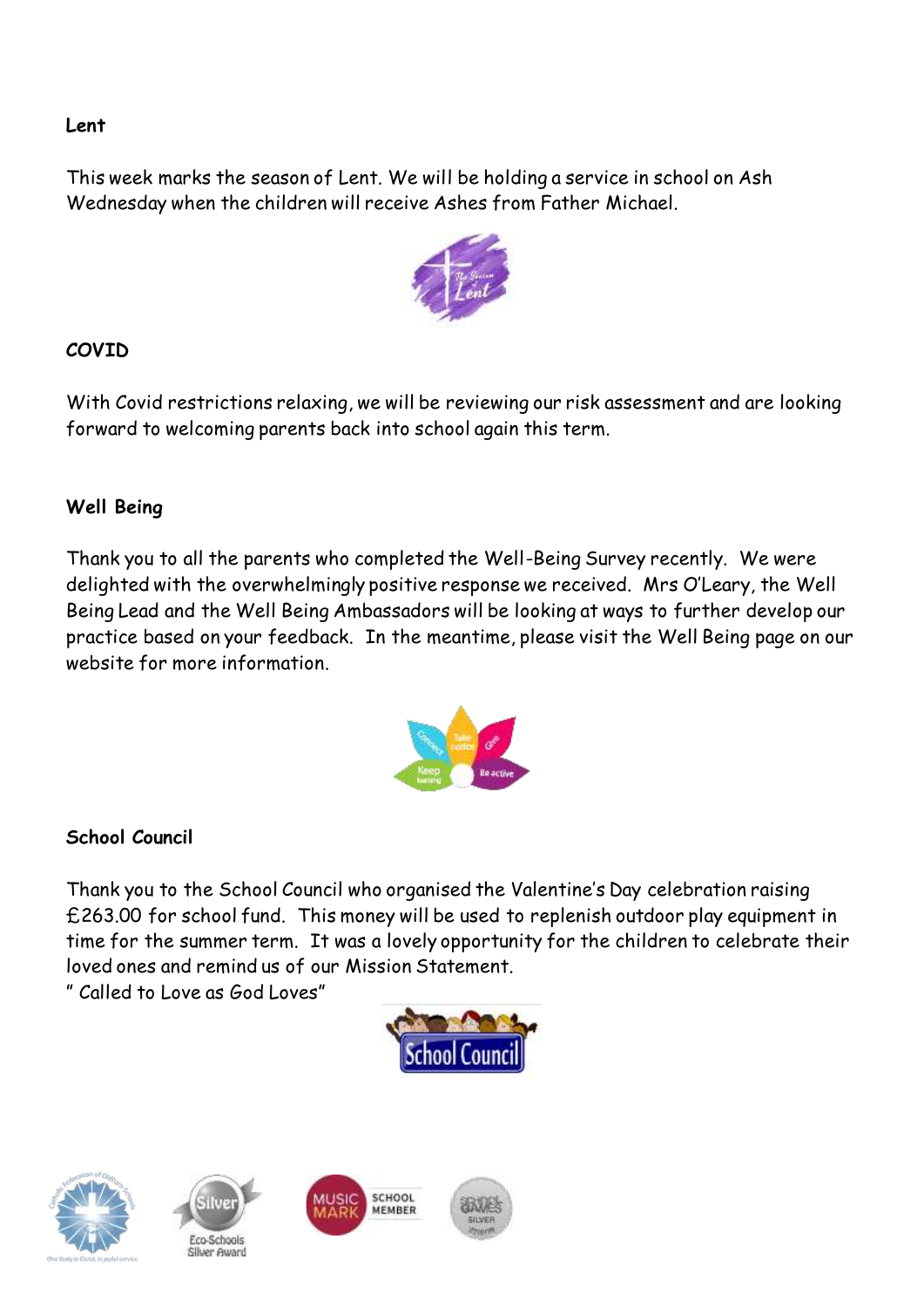### **School Improvements**

We continue to strive to provide the best possible learning environment for our children. We have just received delivery of brand new tables and chairs for Miss Rawcliffe's class with more on order for Miss Monk's and Mrs McFee's classes. During the holiday work has taken place to update our fire alarm system and the central corridors in school have been decorated ready for an art installation to support our core values of Love, Forgiveness, Dignity, Faith, Honesty, Community and Joy.

### **Prayers for Peace**

On Monday, we gathered together as a worshipping community to offer our thoughts and prayers for all those affected by the outbreak of war in Ukraine. Pope Francis has called for Ash Wednesday to serve as a day of prayer and fasting for peace in Ukraine.

*Loving God, We pray for the people of Ukraine, for all those suffering or afraid, that you will be close to them and protect them.*

*We pray for world leaders, for compassion, strength and wisdom to guide their choices.*

*We pray for the world that in this moment of crisis, we may reach out in solidarity to our brothers and sisters in need.*

*May we walk in your ways So that pace and justice become a reality for the people of Ukraine and all the world.*

*Amen*

Ms Garvey Head Teacher

*Stay With Us Lord On Our Journey*